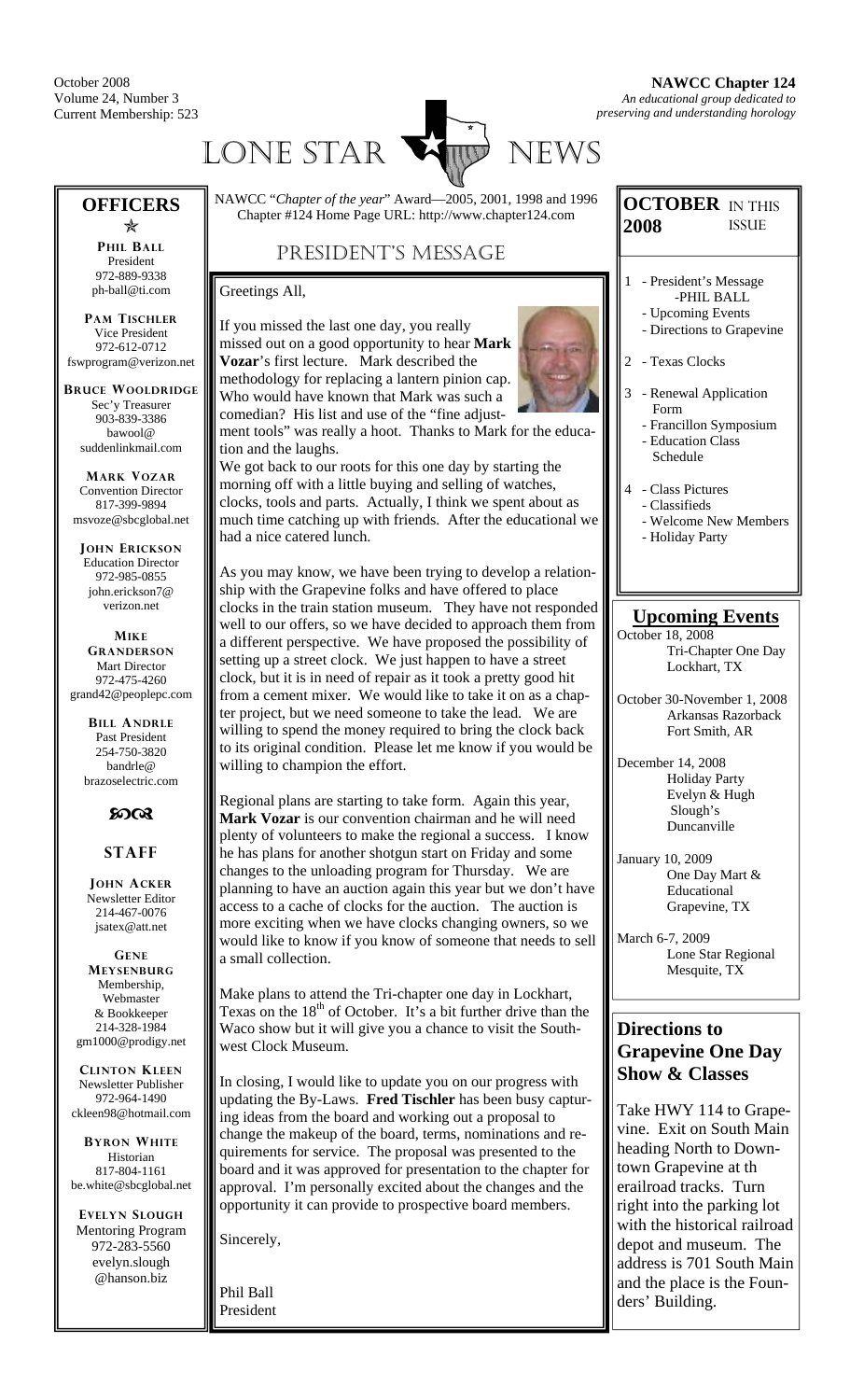

# **Early Texas Time Keeping** by Fred Tischler

#### **Early Texas History**

 Prior to Texas becoming a state, it was a vast, undeveloped frontier controlled by the French and Spanish. In the early 18th century, the French colonized Louisiana and developed New Orleans as a trade center. In San Antonio, 500 miles to the west, the Spanish built a mission known today as the Alamo. The Comanche and Apache Indians provided the Spanish with a hostile place to live during

this colonization period. The area was so sparse in 1821, that only three outposts of civilization existed between the Rio Grande and Red Rivers.

 In 1823, American settlers coming to Texas established San Felipe on the banks of the Brazos River, and these new "Texians" settlers, as they called themselves, lived under Mexican rule. In 1836, they defeated the Mexican Army at San Jacinto and created the Republic of Texas<sup>1</sup>. When the US Congress officially accepted Texas as the 28th state in February 1846, less than one-half the population could read. Education and time keeping were not a prerequisite for obtaining the necessities of life such as food, clothing, shelter and protection against Indians and lawless neighbors. Although a public school system was established in 1854, it was not until 1869 that the Texas Constitution provided free public schools for all children.

#### **First Texas Clocks Came with the Immigrants**

 By 1848, Galveston had been established as a major seaport of Texas, and from 1840 to 1870 a large German and Czech population immigrated here and it is believed that clocks were part of their furnishings. It is also believed that during this same period, East Coast manufactured clocks entered through Galveston to satisfy what little demand there was then for time keeping.

#### **Some Early Clock Salesmen were not liked**

 Most pioneers were simple, unsophisticated and honest people, and consequently were vulnerable to aggressive and not so honest salesmen. In the mid-1850s, settlers were plagued by clock peddlers who used ingenious methods to induce families to buy clocks they had little use for, or did not want. When a salesman asked a settler whether they wished to buy a clock, the answer was usually, "No!" He then asked for permission to leave a clock with instructions on how to keep it running until he returned in a week or so. Some families would become accustomed to the timepiece, feeling that they could not do without it, and would buy the clock; lacking cash, the salesman often gave them "a note for thirty dollars or so," payable in several months. Such a clock was hardly worth a third that price. The clock peddlers would rarely return, but would send their agent to collect the money. These honest pioneers usually always paid the amount specified on the note. As a result, clock peddlers became extremely unpopular, and as most of them were from New England, settlers developed a strong prejudice against Yankees<sup>2</sup>.

 In 1853, the first 20 miles of railroads were constructed in Texas, and by 1859 the Menger Hotel was opened in San Antonio. A large, black, double dial Seth Thomas<sup>3</sup> clock prominently stood in the lobby for guests and visitors, not only to check their pocket watch time, but also to read the day and date. Texas Governor Pease, who served six terms from 1853 to 1869, is believed to have obtained a tall case clock for the governor's mansion. The case was made in Austin of metal covered wood and housed a two weight German movement<sup>4</sup>.

#### **Railroads Demanded Accurate Time Keeping**

 Texas saw tremendous growth in trade and commerce from 1860 to 1890, and the need for time keeping grew as nearly 8500 miles of railroad had been constructed and population spread to remote areas of the state. The telegraph was improved since its first demonstration in 1844, enabling the transmission of electric signals to any city willing to pay for the service. Usually the recipients of the signal were the prominent jewelers who displayed the time in their shop window for those few people with watches to check their time. Standard times zones were not established and most every locality set its own time by the sun. Railroads tried to make their schedules simpler by establishing railroad time along sections of their route. In 1883, since there were so many different railroad times, the US was divided into the four standard times zones we use today. All of Texas was under the same time zone.

#### **Texas Has a Lot of Courthouses with Clocks**

 Texas was divided into 254 counties all with courthouses, sometimes called "Little Capitals." Since there were very few clocks in early Texas, the courthouse clock soon became a feature upon which the largely agricultural society was dependent, and the courthouse clock was considered an integral part of their every day life. Historically, tower clocks in Texas courthouses became an important part of the social and political life of the community, for a large number of the settlers did not own timepieces. When new courthouses were constructed, provisions and money were included for an outside clock to please the taxpayers. The first three courthouse clocks were installed in the 1870s, and since then a total of 104 courthouses have been erected with tower clocks. The majority of these movements were manufactured by Seth Thomas and E. Howard and installed before 1900. Over the years, most of these clocks have had the winding mechanism electrified, and by the late 1900s there were only 49 Texas courthouse clocks remaining<sup>5</sup>. However, recent trends have seen some of these old clocks refurbished and reinstalled either in the courthouse towers or in a conspicuous place where the movements can be seen.

**References:** *1. James Jessep ,The Texas Cabinet making industry of the 19th Century. 2. Mary Fendley, Odd Facts, p83. 3. Martha Tips, NAWCC Bulletin #258, p3. 4. J Harris St. Clair, NAWCC Bulletin #222, p86. 5. Jim West, NAWCC Bulletin #252, p53. Written by Fred Tischler: National Association of Watch and Clock Collectors Silver Star Fellow.*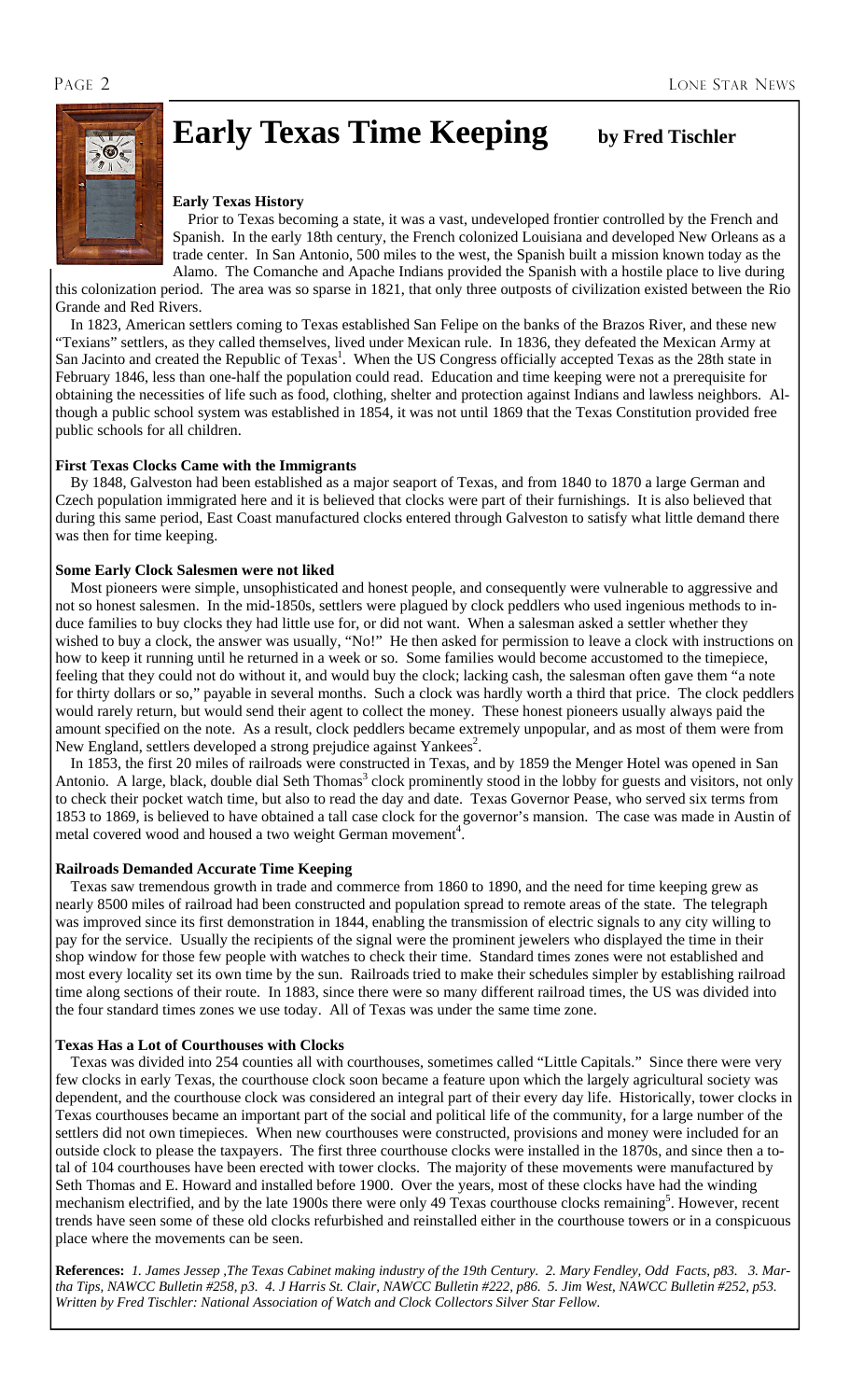| VOLUME 24, NUMBER 3                                                                                                                                                                                                                                                                                                                                                                                                                                                                                                                                                                                                                                                                                                                               |                                                                                                                                         |                                                  | PAGE 3                                                   |  |
|---------------------------------------------------------------------------------------------------------------------------------------------------------------------------------------------------------------------------------------------------------------------------------------------------------------------------------------------------------------------------------------------------------------------------------------------------------------------------------------------------------------------------------------------------------------------------------------------------------------------------------------------------------------------------------------------------------------------------------------------------|-----------------------------------------------------------------------------------------------------------------------------------------|--------------------------------------------------|----------------------------------------------------------|--|
| Complete and send with applicable check made payable to: Lone Star Chapter #124<br>To Gene Meysenburg gm1000@prodigy.net, 11028 Creekmere, Dallas, TX 75218                                                                                                                                                                                                                                                                                                                                                                                                                                                                                                                                                                                       | <b>APPLICATION/RENEWAL FOR LONE STAR CHAPTER 124, NAWCC</b><br>An educational group dedicated to preserving and understanding horology. |                                                  |                                                          |  |
| Please PRINT:                                                                                                                                                                                                                                                                                                                                                                                                                                                                                                                                                                                                                                                                                                                                     |                                                                                                                                         | Check appropriate box:<br>$\Box$ New #124 Member | Dues are \$10 per year.                                  |  |
| Mr. Mrs. Ms. Clease check appropriate blank.)                                                                                                                                                                                                                                                                                                                                                                                                                                                                                                                                                                                                                                                                                                     |                                                                                                                                         | $\Box$ Renew my membership                       | Yrs $@$10=$<br>Join/renew for 1-5 years                  |  |
| $NAME$ $NAME$ $NANCE #$                                                                                                                                                                                                                                                                                                                                                                                                                                                                                                                                                                                                                                                                                                                           |                                                                                                                                         |                                                  |                                                          |  |
|                                                                                                                                                                                                                                                                                                                                                                                                                                                                                                                                                                                                                                                                                                                                                   | STREET PHONE PHONE                                                                                                                      |                                                  |                                                          |  |
|                                                                                                                                                                                                                                                                                                                                                                                                                                                                                                                                                                                                                                                                                                                                                   |                                                                                                                                         |                                                  |                                                          |  |
|                                                                                                                                                                                                                                                                                                                                                                                                                                                                                                                                                                                                                                                                                                                                                   |                                                                                                                                         |                                                  |                                                          |  |
|                                                                                                                                                                                                                                                                                                                                                                                                                                                                                                                                                                                                                                                                                                                                                   |                                                                                                                                         |                                                  |                                                          |  |
| To join Chapter #124, you must be an NAWCC member, or have applied for NAWCC membership. Have you applied for National<br>membership, but haven't gotten a membership number? Check here ____. (Date of your application/check to National.)                                                                                                                                                                                                                                                                                                                                                                                                                                                                                                      |                                                                                                                                         |                                                  |                                                          |  |
| <b>Grisham to Speak at Francillon Symposium</b><br>Marybess Grisham will give a presentation on the Self Winding Clock Co. at the annual Ward<br>Francillon Symposium on October 24, 2008. This year's symposium will be held in Springfield, IL, and<br>will focus on electrical horology. Grisham will share her many years of experience and research into the<br>development and success of one of America's most unique clock manufacturers.<br>Springfield, IL was chosen for the symposium, because it was the home of the Sangamo Electric<br>Company, which manufactured electrically wound and synchronous clocks from 1926 to 1931. The San-<br>gamo Clocks are considered to be one of the highest quality electric clocks ever made. |                                                                                                                                         |                                                  |                                                          |  |
| <b>Upcoming Education Classes</b><br>Location for Classes: Founders' Building, 701 South Main, Grapevine, TX<br>Check Chapter 124 Website @ www.chapter124.com for any changes or updates.<br>(*Note: Time of classes is normally 9 am to 5 pm)                                                                                                                                                                                                                                                                                                                                                                                                                                                                                                   |                                                                                                                                         |                                                  |                                                          |  |
| <b>CLASS</b><br><b>Wood Clock Case Restoration I</b>                                                                                                                                                                                                                                                                                                                                                                                                                                                                                                                                                                                                                                                                                              | <b>DATE</b><br>October 4-5, 2008                                                                                                        | <b>COST</b><br>\$60                              | <b>INSTRUCTOR</b><br>Craig Burgess<br>817-427-4104       |  |
| <b>Repair and Replacement of an</b><br><b>American Strip Recoil Escapement</b>                                                                                                                                                                                                                                                                                                                                                                                                                                                                                                                                                                                                                                                                    | October 11-12, 2008                                                                                                                     | \$60                                             | Fred Tischler<br>972-985-0855<br>John Erickson-Registrar |  |
| <b>Kitchen Clock Repair 100</b>                                                                                                                                                                                                                                                                                                                                                                                                                                                                                                                                                                                                                                                                                                                   | October 25-26,<br>November 1-2, 2008                                                                                                    | \$120                                            | Mark Vozar<br>817-399-9894                               |  |
| <b>Chime Clock Repair 300</b>                                                                                                                                                                                                                                                                                                                                                                                                                                                                                                                                                                                                                                                                                                                     | November 8-9, 15-16, 2008                                                                                                               | \$120                                            | Phil Ball and<br>Mark Vozar<br>972-889-9338              |  |
| <b>Jewelers Lathe I</b>                                                                                                                                                                                                                                                                                                                                                                                                                                                                                                                                                                                                                                                                                                                           | January 17, 2009                                                                                                                        | \$30                                             | Bill Andrle &<br><b>Russ Aikins</b><br>254-715-3820      |  |
| <b>Time &amp; Strike Clocks</b><br><b>With Spring Barrels</b><br><b>NAWCC FSW F102</b>                                                                                                                                                                                                                                                                                                                                                                                                                                                                                                                                                                                                                                                            | January 24-27, 2009                                                                                                                     | \$275                                            | Fred Tischler<br>817-399-9894<br>Mark Vozar-Registrar    |  |
| <b>Spring Barrel Clock Repair 200</b>                                                                                                                                                                                                                                                                                                                                                                                                                                                                                                                                                                                                                                                                                                             | February 7-8, 14, 2009                                                                                                                  | \$90                                             | Phil Ball &<br>Mark Vozar<br>972-889-9338                |  |